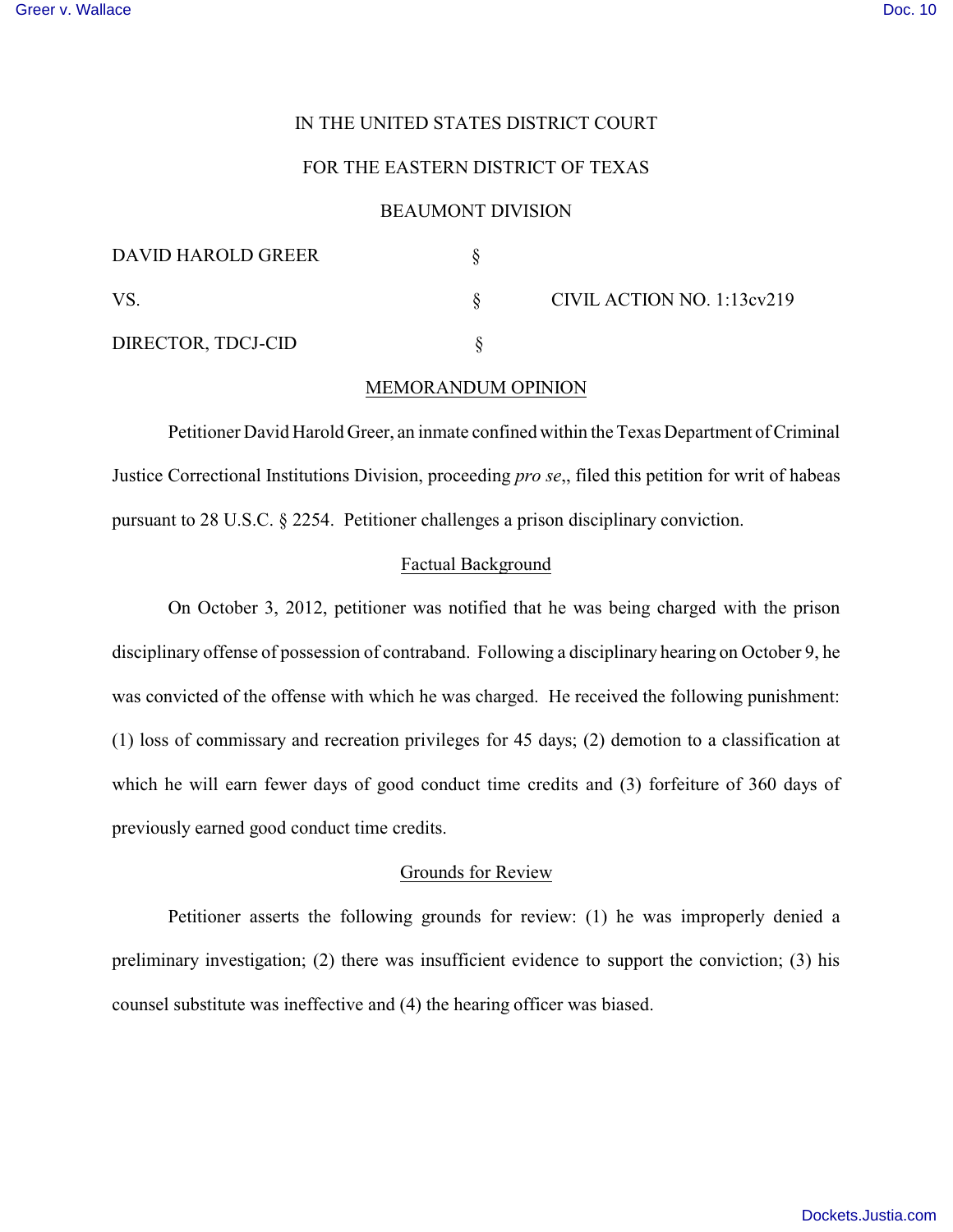#### Procedural Bar

A state prisoner must exhaust all available state remedies before proceeding in state court unless circumstances exist which render the state corrective process ineffective to protect the prisoner's rights. 28 U.S.C. § 2254(b) and (c). Texas state courts will not entertain habeas corpus challenges to prison disciplinary proceedings. *Ex parte Palomo*, 759 S.W.2d 671, 674 (Tex.Crim.App. 1988); *Anthony v. Johnson*, 177 F.3d 978 (5th Cir. 1999). However, a federal court may not grant habeas relief to a petitioner who has failed to exhaust all administrative remedies challenging a prison disciplinary proceeding. *Baxter v. Estelle*, 614 F.2d 1030, 1031-32 (5th Cir. 1980); *Rourke v. Thompson*, 11 F.3d 47, 49 at n. 6 (5th Cir., 1993). Further, such a claim is procedurally defaulted absent a showing of cause and prejudice or a fundamental miscarriage of justice. *See Moffat v. Director, TDCJ-CID*, 390 F.Supp.2d 560, 562-63 (E.D. Tex. 2005).

The Texas Department of Criminal Justice, Correctional Institutions Division, employs a two-step grievance procedure which takes approximately 90 days to exhaust. *See Wendell v. Asher*, 162 F.3d 887, 891 (5th Cir. 1998). Step 1 of the grievance procedure involves the prisoner submitting a grievance to the unit grievance coordinator. The unit grievance investigator will investigate the grievance, collect documents and other evidence, interview witnesses, draft an investigation report of findings and prepare a recommendation for the review of the decision maker. The authorized decision maker for a Step 1 grievance is the warden or assistant warden.

Step 2 of the grievance procedure involves the prisoner submitting an appeal to the division grievance investigator at prison headquarters. The division investigator will investigate the grievance, collect documents and other evidence, interview witnesses, draft an investigation report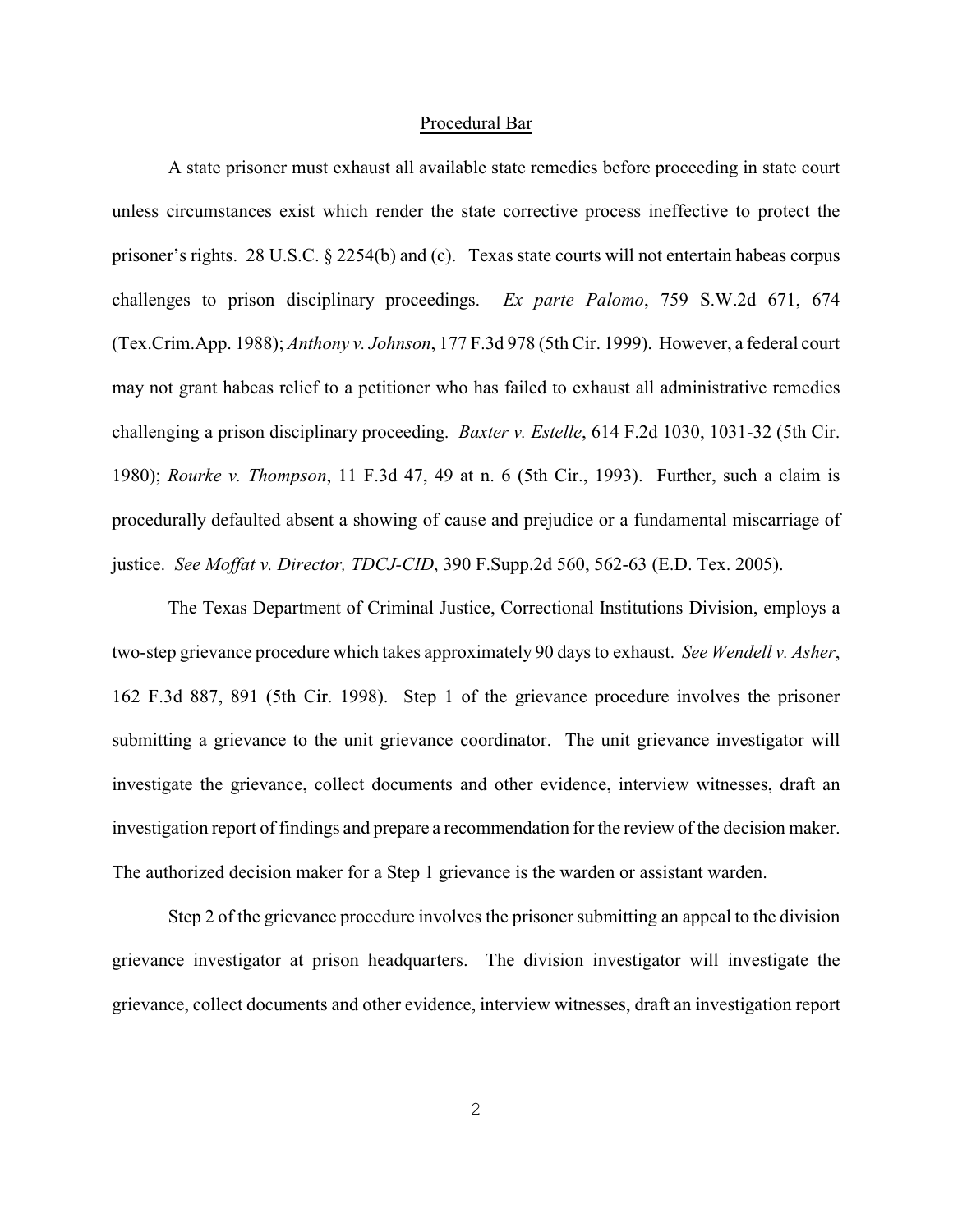of findings and prepare a recommendation for the review of the decision maker. The decision maker for a Step 2 grievance is the regional director or assistant director.

A review of the petition reveals that petitioner has not exhausted his administrative remedies with respect to his third and fourth grounds for review. Ground for review three was not raised in either the Step 1 or the Step 2 grievance, and ground for review four was only presented in the Step 2 grievance. Anyattempts to now exhaust the prisoner administrative remedyprocedure with respect to these grounds for review would be futile because the grievances would be untimely. Petitioner has failed to show either cause or prejudice or a fundamental miscarriage of justice. As a result, petitioner's third and fourth grounds for review are procedurally barred from review in this proceeding. 1

# Analysis

Prison inmates who lose previously earned good conduct time credits as a result of prison disciplinary convictions are entitled to the procedural due process protections set forth in *Wolff v. McDonnell*, 418 U.S. 539 (1974). *See Murphy v. Collins*, 26 F.3d 541 (5th Cir. 1994). As petitioner was deprived of good conduct time credits as a result of the disciplinary conviction complained of, he was entitled to: (1) written notice of the charges brought against him at least 24 hours before the

 $1$  In addition to be being procedurally barred, petitioner's third and fourth grounds for review are without merit. In his third ground for review, petitioner asserts his counsel substitute failed to provide him with effective assistance in connection with his disciplinary proceeding. However, as inmates have no right to counsel at disciplinary hearings, *Baxter v. Palmigiano*, 425 U.S. 308, 315 (1976), an assertion that a counsel substitute provided ineffective assistance does not provide a basis for relief. In his fourth ground for review, petitioner contends his hearing officer was biased because he stated it did not matter whether or not there was proof that the numbers in petitioner's possession were Green Dot number because the charging officer's opinion as to what the numbers were was sufficient. The requirement of impartiality in the context of prison disciplinary hearings requires that the disciplinary hearing officer may not have participated in the case as an investigating or reviewing officer or as a witness. *Wolff*, 418 U.S. at 572l *Pedraza v. Meyer*, 919 F.3d 317, 320 (5th Cir. 1990). Petitioner's assertions do not demonstrate that the hearing officer had any participation in the case other than presiding over the disciplinary hearing. Moreover, petitioner's assertions fail to demonstrate that the hearing officer had any bias against petitioner personally or bore him any ill-will. As a result, petitioner's fourth ground for review is without merit.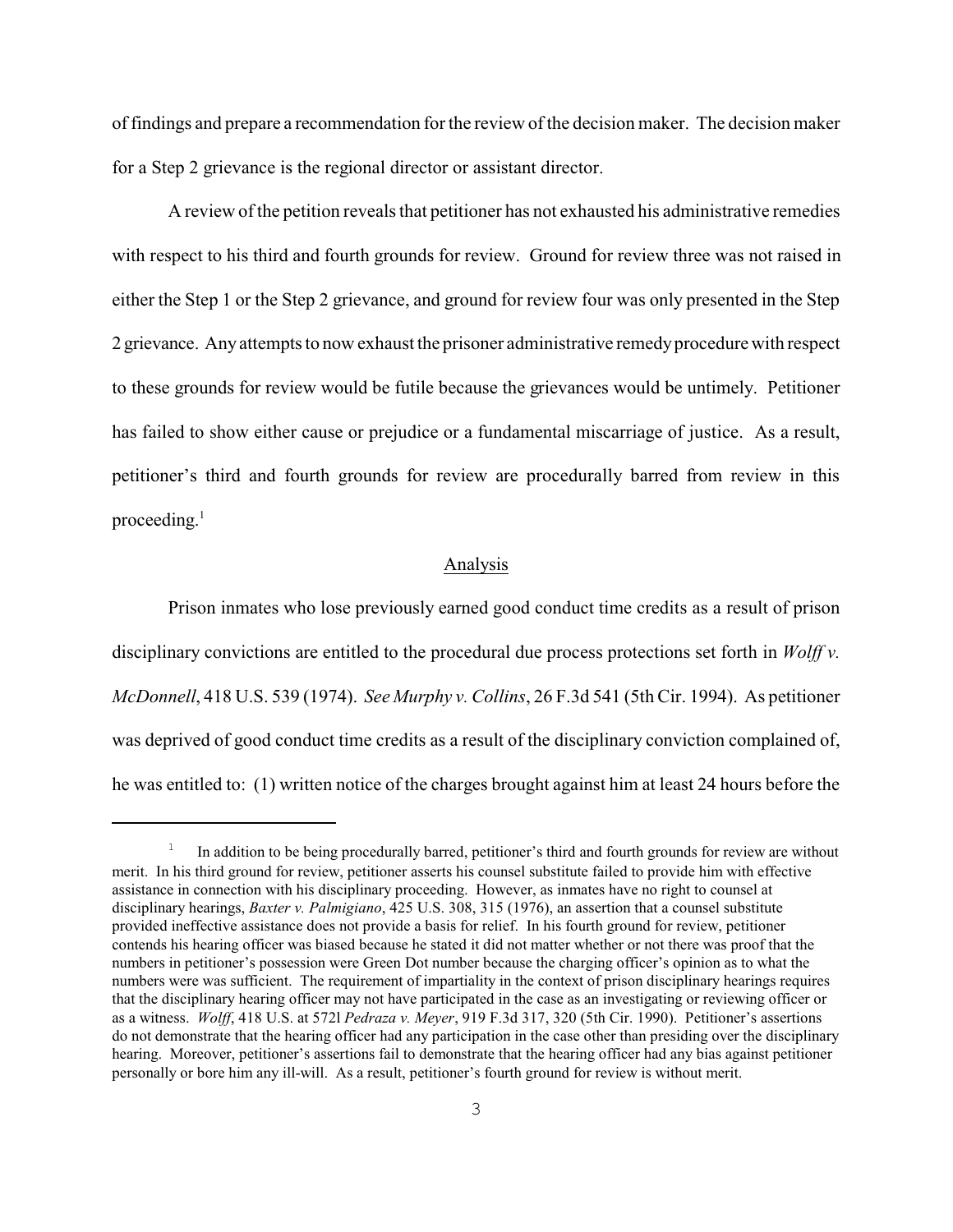hearing; (2) a written statement of the fact-finder as to the evidence relied on and the reason for the disciplinary action and (3) the opportunity to call witnesses and present documentary evidence in his defense. *Wolff*, 418 U.S. at 563-66.

In addition, there must have been "some evidence" to support the petitioner's conviction. *Superintendent, Massachusetts Correctional Institution v. Hill*, 472 U.S. 445 (1983). The result of a prison disciplinary proceeding will be overturned by a federal court "only where there is no evidence whatsoever to support the decision of the prison officials." *Reeves v. Pettcox*, 19 F.3d 1060, 1062 (5th Cir. 1994).

"Ascertaining whether this standard is satisfied does not require an examination of the entire record, independent assessment of the credibility of the witnesses, or weighing of the evidence. Instead, the relevant question is whether there is any evidence in the record that could support the conclusion reached by the disciplinary board." *Hill*, 472 U.S. at 455-56. "Federal Courts will not review the sufficiency of the evidence at a disciplinary hearing; a finding of guilt requires only the support of 'some facts' or 'any evidence at all.'" *Gibbs v. King*, 779 F.2d 1040, 1044 (5th Cir. 1986) (citation omitted). "Determining the believability of the testimonies presented at the hearing is left to the discretion of the hearing officer." *Hudson v. Johnson*, 242 F.3d 534, 537 (5th Cir. 2001). The information provided in a written incident report, standing alone, can satisfy the "some evidence" standard. *Id*. at 536-37 (citing *McPherson v. McBride*, 188 F.3d 784, 786 (7th Cir. 1999)) (information contained in a conduct report is alone "some evidence" of guilt).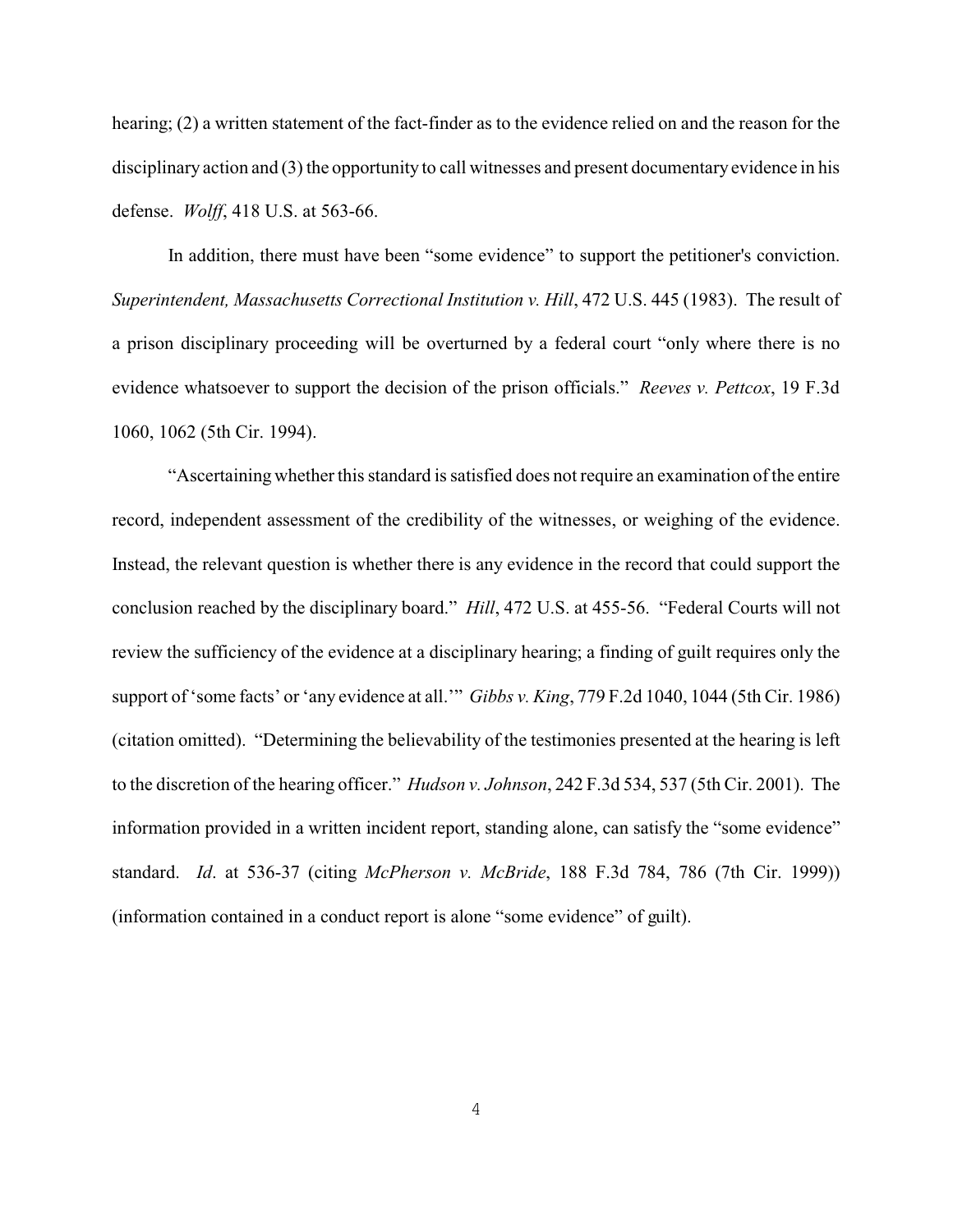### *Lack of an Investigation*

Initially, petitioner complains that no preliminary investigation was conducted in the case. However, the right to a preliminary investigation is not one of the procedural protections described in *Wolff*. Accordingly, the contention that no preliminary investigation was conducted does not provide petitioner with a basis for relief.

## *Insufficient Evidence*

In addition, petitioner asserts there was insufficient evidence to support his disciplinary conviction. In the offense report, the charging officer stated that when he walked by petitioner's cell he smelled smoke in the cell. He ordered petitioner to leave the cell and performed a strip-search. During the search, he found in petitioner's shorts a bag containing tobacco and a green dot number worth \$500. Petitioner states the evidence was insufficient because no investigation was conducted to determine whether the numbers recovered by the charging officer were Green Dot numbers. He states an investigation would have revealed that the numbers were not Green Dot numbers.

In his report, the charging officer stated he found a Green Dot number and tobacco in petitioner's shorts. Green Dot is any anonymous debit card service that allows anonymous financial transactions. *Lopez v. Superintendent, Pendleton Correctional Facility*, 2016 WL 1746162 (S.D. Ind. May 3, 2016). Green dot numbers are reloadable prepaid card numbers. *Lee v. King*, 2015 WL 5554256 (S.D. Miss. Sept. 21, 2015).

The statement in the charging officer's report that the numbers found in petitioner's possession were Green Dot numbers constitutes some evidence that the numbers were in fact Green Dot numbers. Weighing the evidence against petitioner independently to determine its sufficiency or determining whether the charging officer's statement was credible are not matters for a federal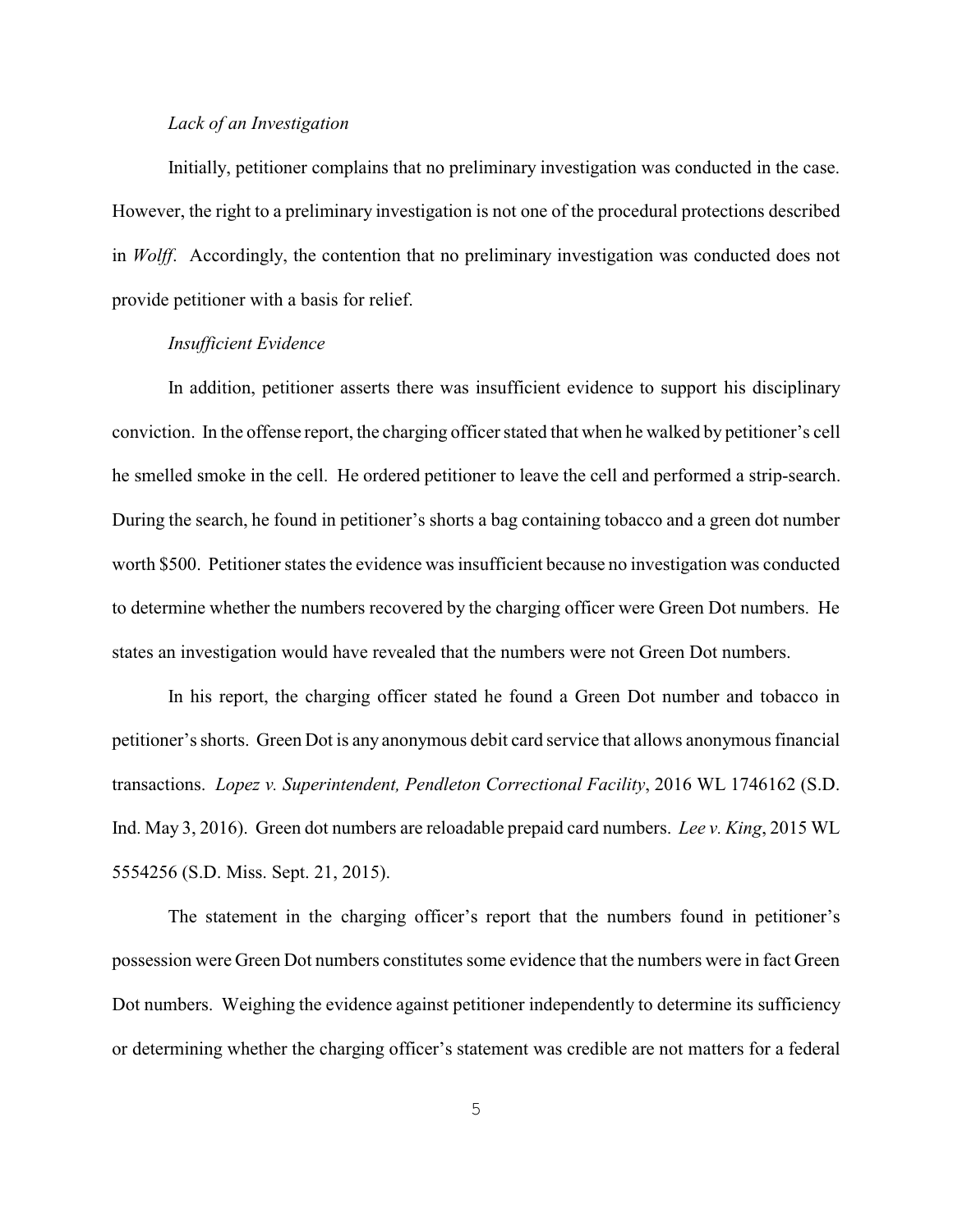habeas court. The charging officer's statement that the numbers were Green Dot numbers is sufficient to withstand federal habeas review.

In addition, the offense report stated petitioner was found in possession of tobacco. Even if any reference to petitioner possessing Green Dot numbers is ignored or stricken from the charge against petitioner, the charging officer's statement that petitioner was in possession of tobacco is sufficient to support his disciplinary conviction for possessing contraband.

## Conclusion

For the reasons set forth above, this petition for writ of habeas corpus is without merit and is therefore denied. An appropriate final judgment shall be entered.

In addition, the court is of the opinion petitioner is not entitled to a certificate of appealability. An appeal from a judgment denying federal habeas relief may not proceed unless a certificate of appealability is issued. *See* 28 U.S.C. § 2253. The standard for a certificate of appealability requires the petitioner to make a substantial showing of the denial of a federal constitutional right. *See Slack v. McDaniel*, 529 U.S. 473 (2000); *Elizalde v. Dretke*, 362 F.3d 323 (5th Cir. 2004). To make a substantial showing, the petitioner need not establish that he would prevail on the merits. Rather, he must demonstrate that the issues raised are subject to debate among jurists of reason, that a court could resolve the issues in a different manner, or that the questions presented are worthy of encouragement to proceed further. *See Slack*, 529 U.S. at 483-84. Any doubts regarding whether to grant a certificate of appealability should be resolved in favor of the petitioner. *See Miller v. Johnson*, 200 F.3d 272 (5th Cir. 2000).

In this case, the petitioner has not shown that any of the issues he raised are subject to debate among jurists of reason. The factual and legal issues asserted by petitioner are not novel and have